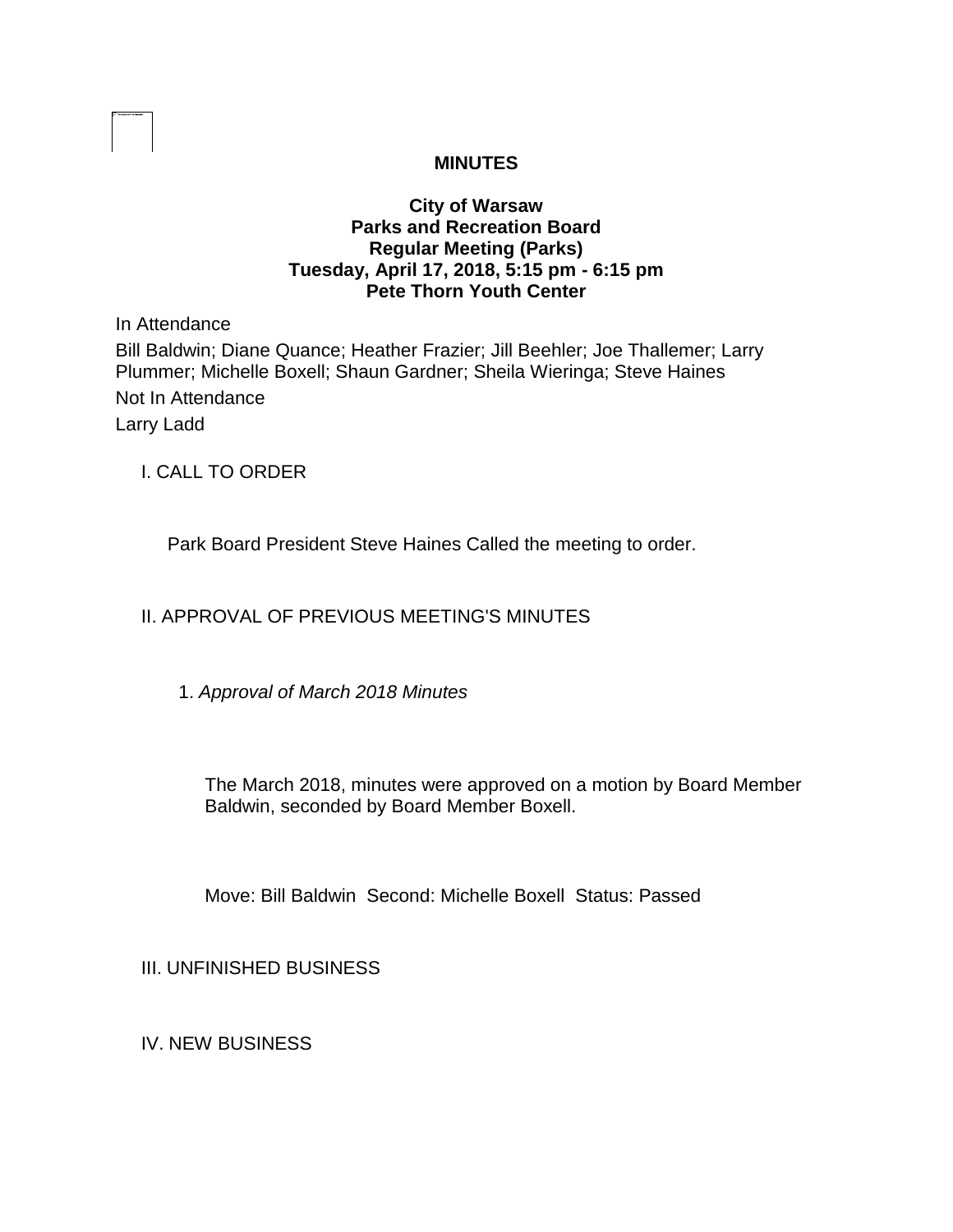#### 1. *2017 Campground Report*

Superintendent Plummer advised that Jill Boggs from the Kosciusko County Convention and Visitor's Bureau had contacted him in reference to the Pike Lake Campground. Jill said she was working with Certec Inc. and was interested to see what type of influence the Campground had on bringing tourism to the City of Warsaw and Kosciusko County. Upon reviewing 2017 campground rental receipts for this information, it was found that the number of camper nights sold in 2017 was 6,971, an average of 3 campers per site, and an estimated 70% of the campers were from outside Kosciusko County with them being in 33 different counties and 33 different states. Campers from all around the states and Canada enjoyed our campground facility.

Certec Inc. is working on collecting this type of information from a sample of campgrounds in counties across Indiana from the Ohio River in the south to Lake Michigan in the North.

#### 2. *Central Park Master Plan*

Superintendent Plummer advised the Park Board that as the Buffalo Street Project evolves there are many affects to Central Park that we need to address. We felt as a department that a Central Park Master Plan is needed to give us the direction in years to come. There are so many moving parts to the puzzle being looked at right now. Where our park offices will be located, where our maintenance facility best fits in, how the NIPSCO substation project will affect the area, possible acquisition of the Mobile Station on Detroit Street, how to remodel the Center Lake Pavilion, how a multi-use covered Pavilion could enhance our recreation opportunities, and how revitalizing our Center Lake shoreline brings new opportunities to our Recreation Department. We have secured funding to allow Design Collaborative Architects and Engineers to assist us in the Master Plan Process. We want the public to have every opportunity to be involved in this process working with both community leaders and city administration. This will provide us with the most complete Master Plan.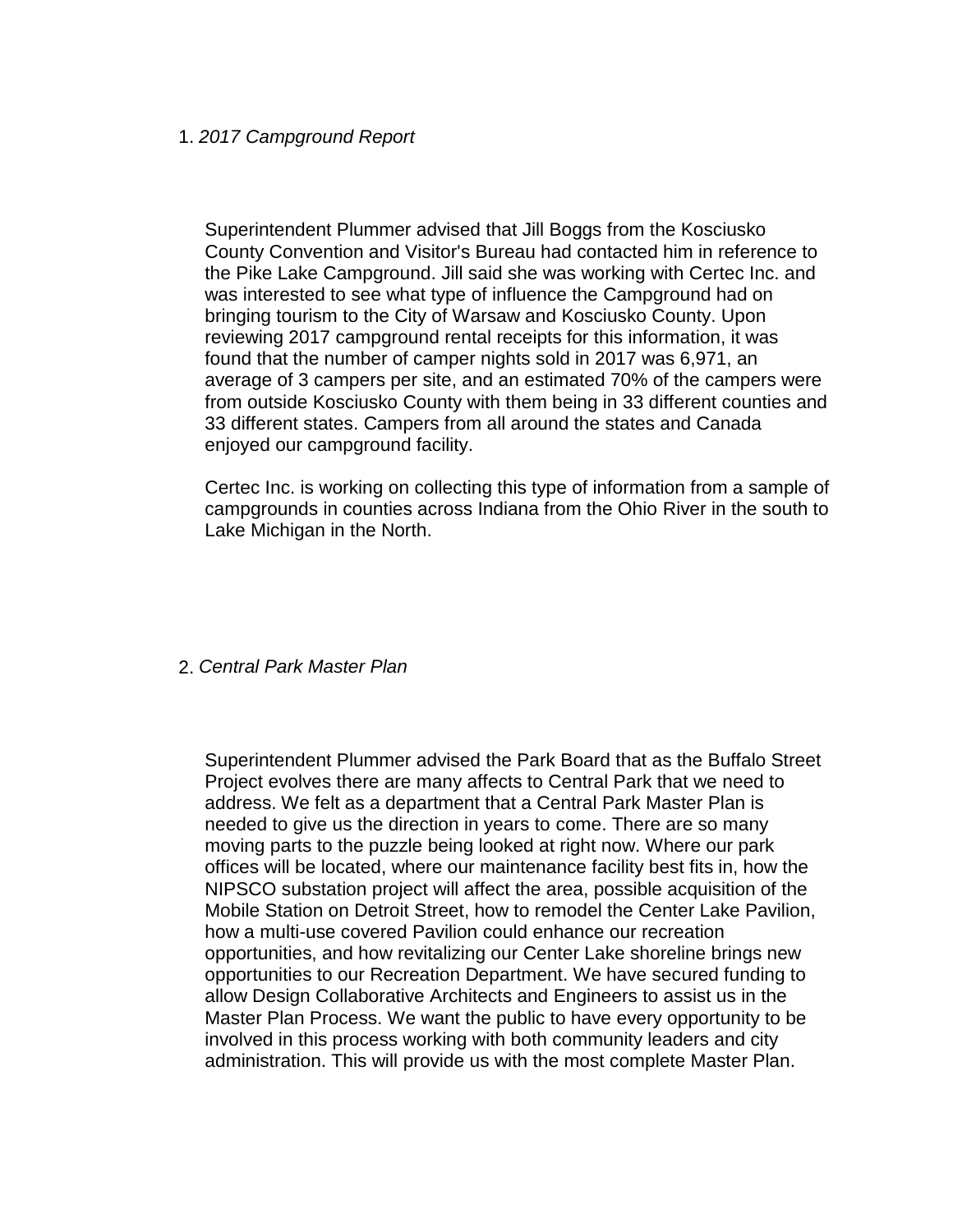Essentially due to all the moving pieces of these projects, Plummer would like the Board's approval to work with Design Collaborative to develop a Master Plan for Central Park. Essentially this plan would include 3 phases:

Phase 1: Discover, social media, public design Phase 2: Engagement to develop a few different master plans and test scenarios Phase 3: Final Master plan

If a motion to approve the master plan is approved both with the Park Board and the BOW, it will be kicked off on Memorial Day Weekend at the Lakes Festival and then end on Family Safety Day in September. The main aspect of this is to have as much public input and participation as we can.

A motion to proceed with the Central Park Master Plan in collaboration with Design Collab., was approved on a motion by Board Member Boxell, seconded by Board Member Beehler.

Move: Michelle Boxell Second: Jill Beehler Status: Passed

3. *Recreation Guide* 

Recreation Director Wieringa advised that the 2018 Recreation Guides arrived this afternoon! Wieringa advised that tomorrow we are looking to start sorting them tomorrow and delivering to local businesses around the Warsaw/Kosciusko area.

This Saturday (4/21/18) is opening day for the Mantis Skate Park. Food will be served all day from local sponsors!

### 4. *Maintenance Report*

Maintenance Director Gardner advised that the piers were installed at the campground. Although the freezing temperatures are delaying the